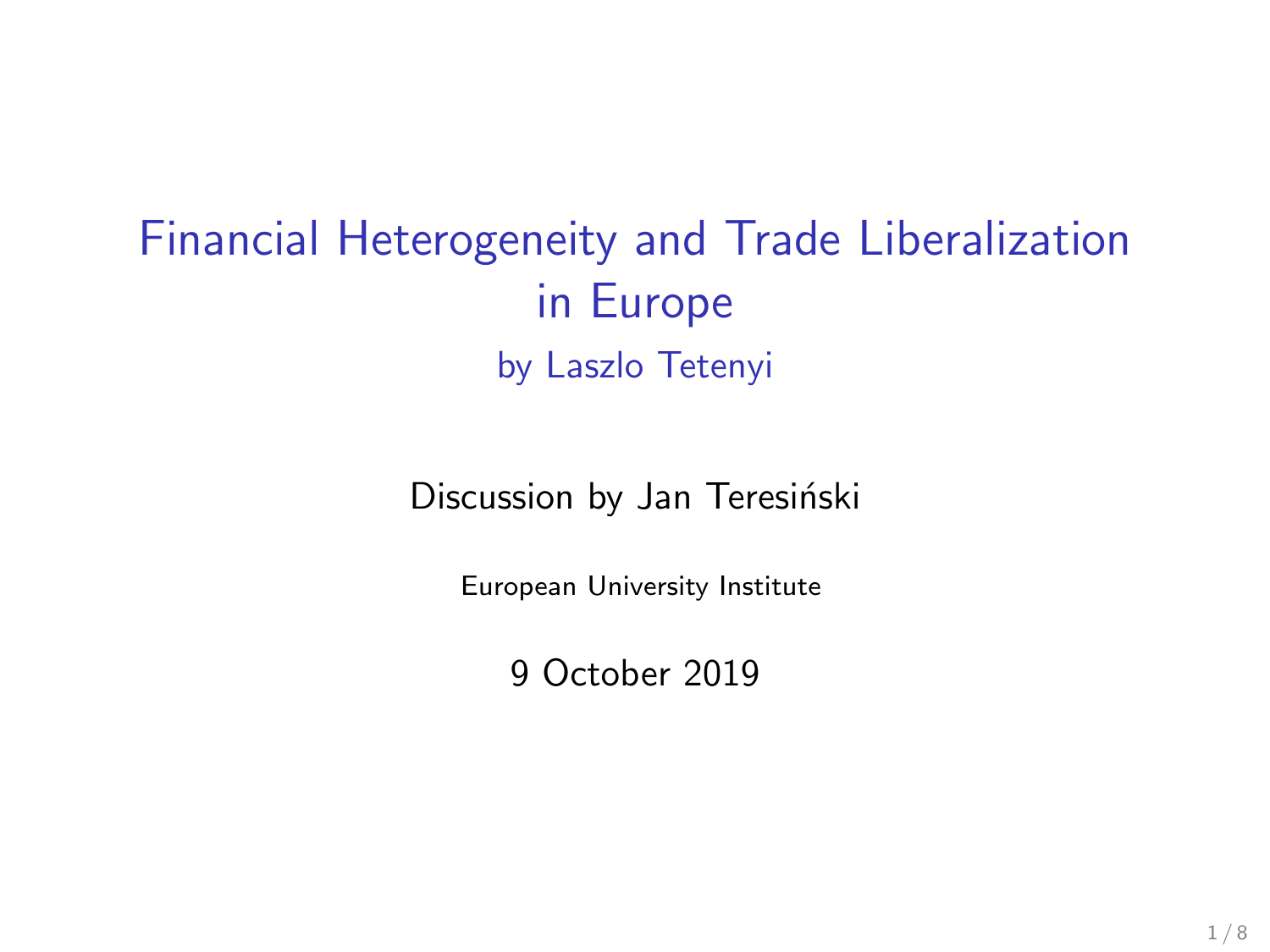#### Summary of the paper

 $\blacktriangleright$  Interactions between trade liberalization, financial markets development and capital market openness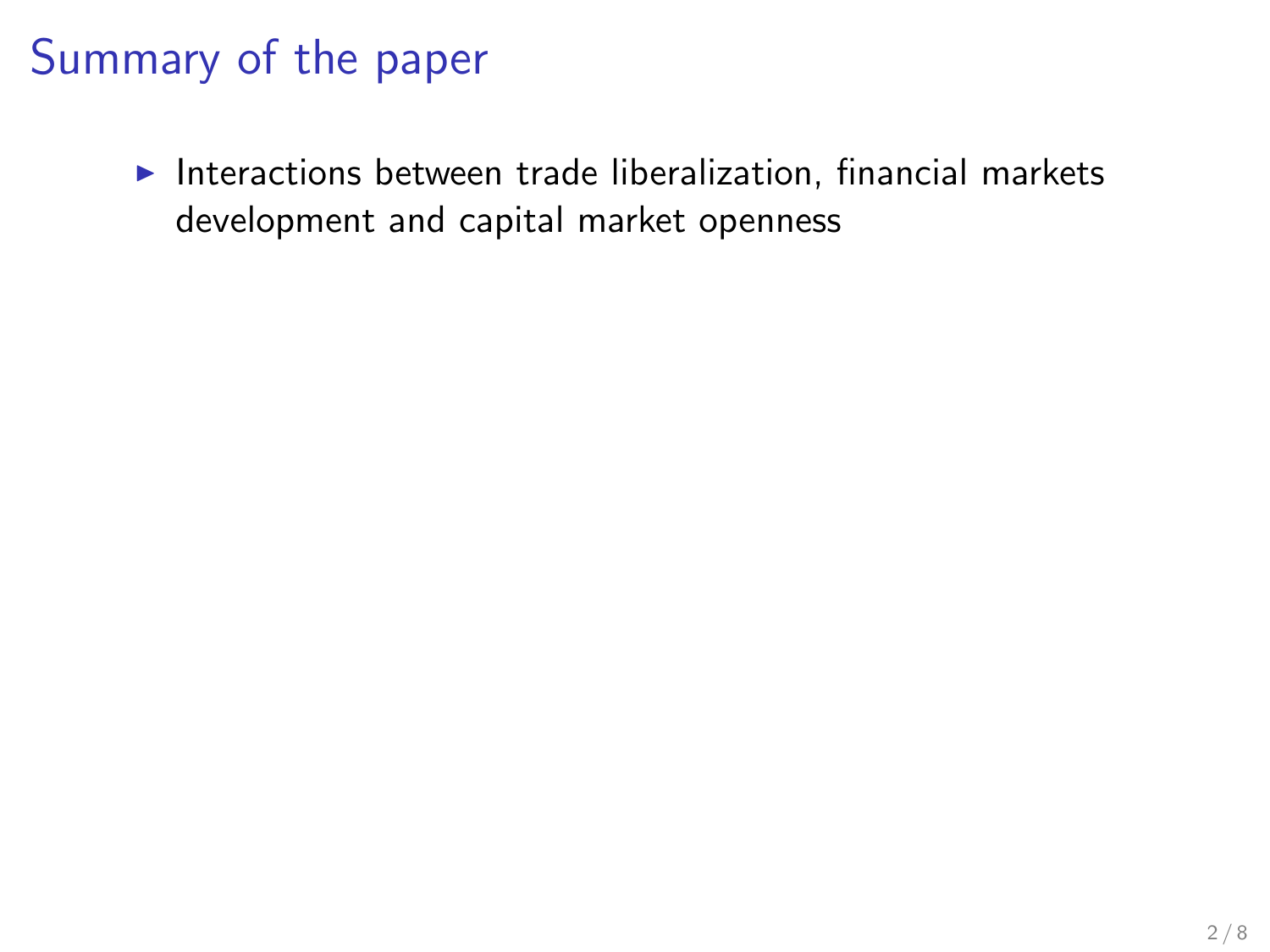#### Summary of the paper

- $\blacktriangleright$  Interactions between trade liberalization, financial markets development and capital market openness
- $\blacktriangleright$  Empirical evidence:
	- $\triangleright$  Trade liberalization does not necessarily lead to higher TFP only if sufficient financial sector development (credit to GDP)
	- $\triangleright$  Sectoral TFP negatively correlated with capital misallocation measures
	- $\blacktriangleright$  Higher export exposure decreases misallocation only in sectors with higher financial development (trade credit to assets)
	- $\triangleright$  Trade increases probability of zombie firms survival if financial sector underdeveloped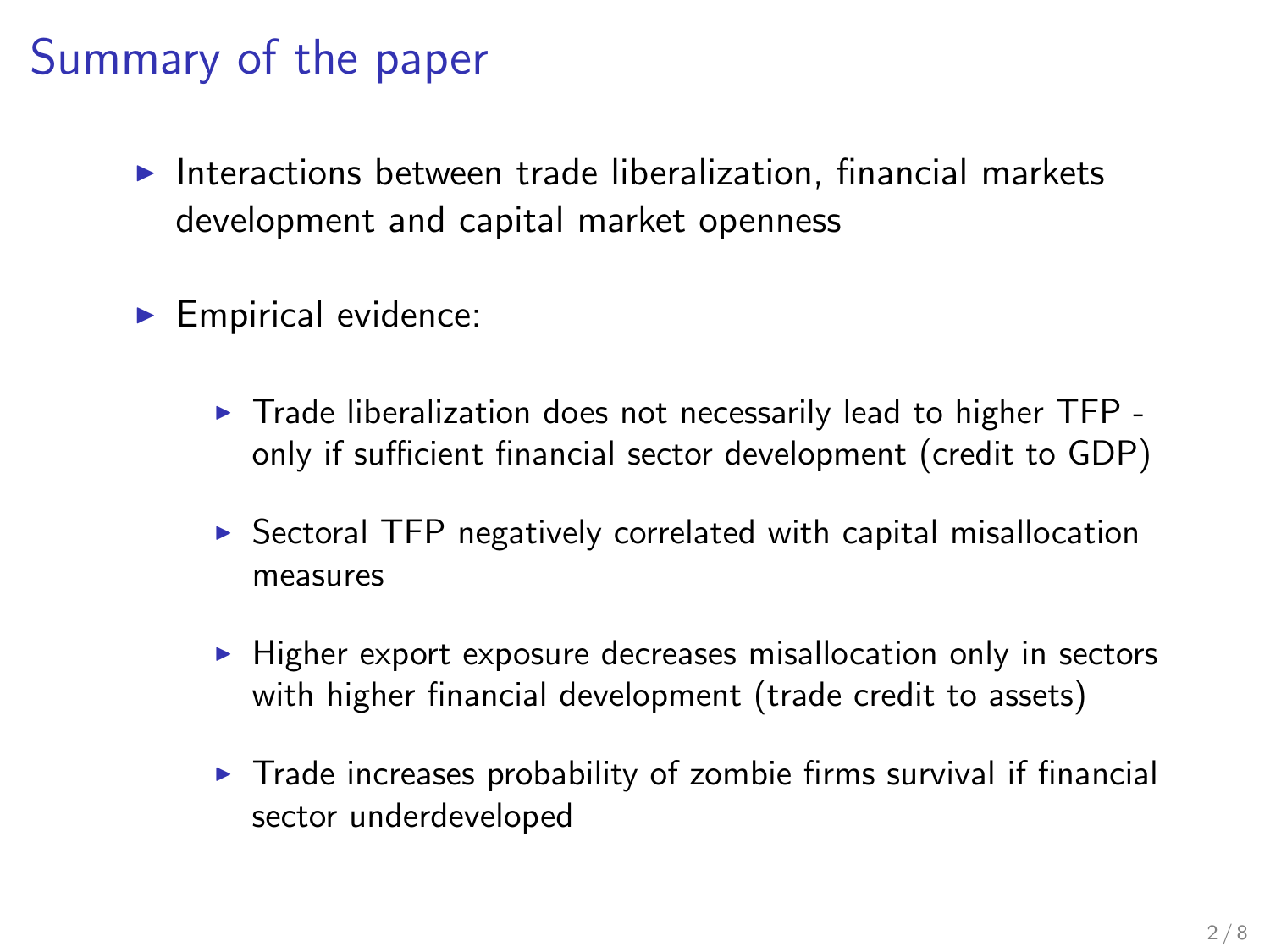Summary of the paper 2/2

 $\triangleright$  Calibrated model and comparison of two steady states (before and after trade liberalization):

- $\triangleright$  Financial friction: borrow up to a fraction of the value of their capital
- $\triangleright$  Trade liberalization: GDP higher but TFP lower due to increased dispersion of capital resulting from financial frictions
- $\triangleright$  Constrained firms even if productive will not expand capital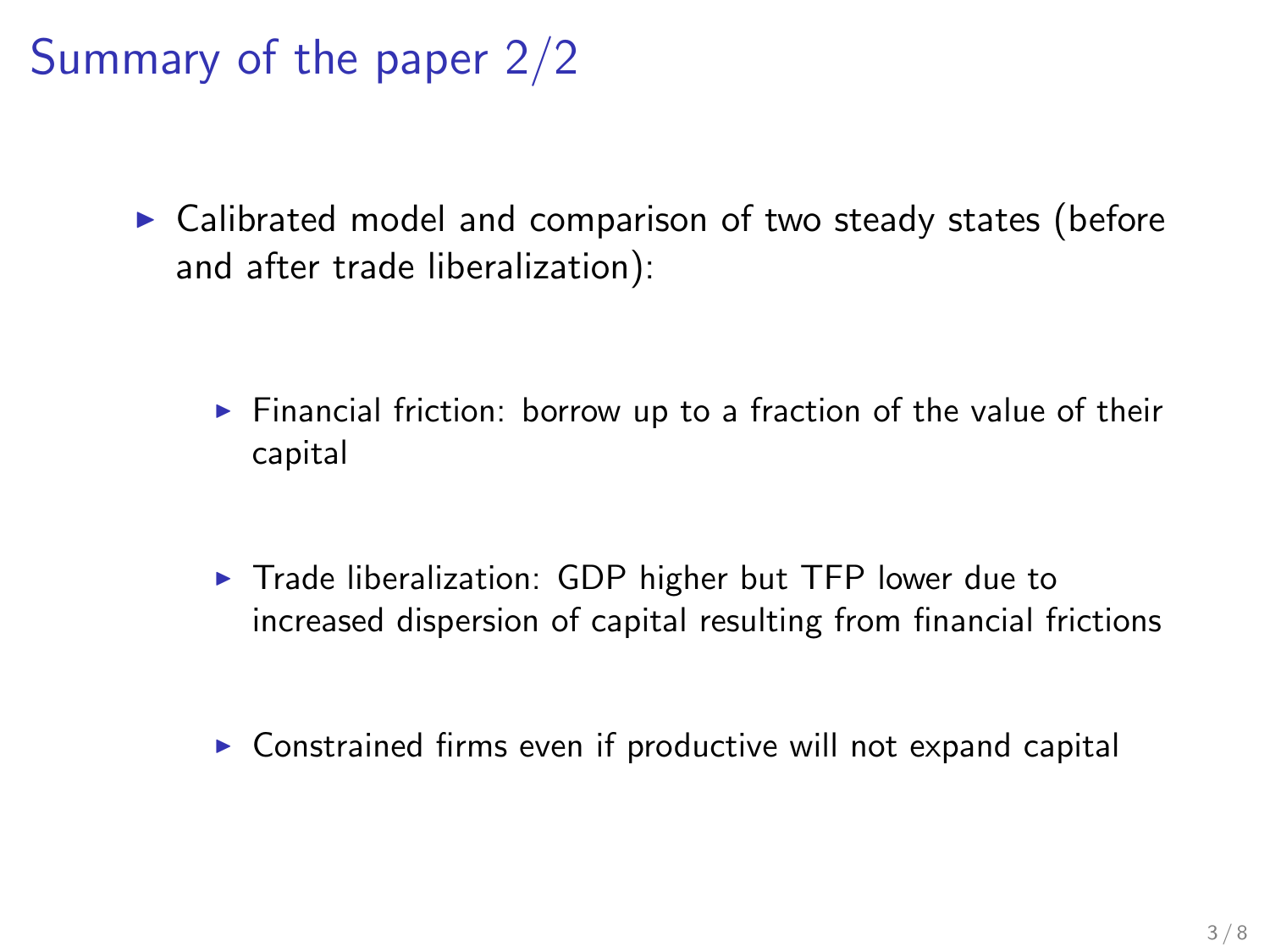# Key insights

- $\blacktriangleright$  Main take-aways:
	- $\triangleright$  Gains from trade in a form of enhanced productivity may not be fully realized if insufficient financial market development
	- $\triangleright$  Benefits of trade liberalization can be hampered by credit market friction
	- $\triangleright$  Performance of European countries after trade liberalization can be attributed to heterogeneity of their financial sectors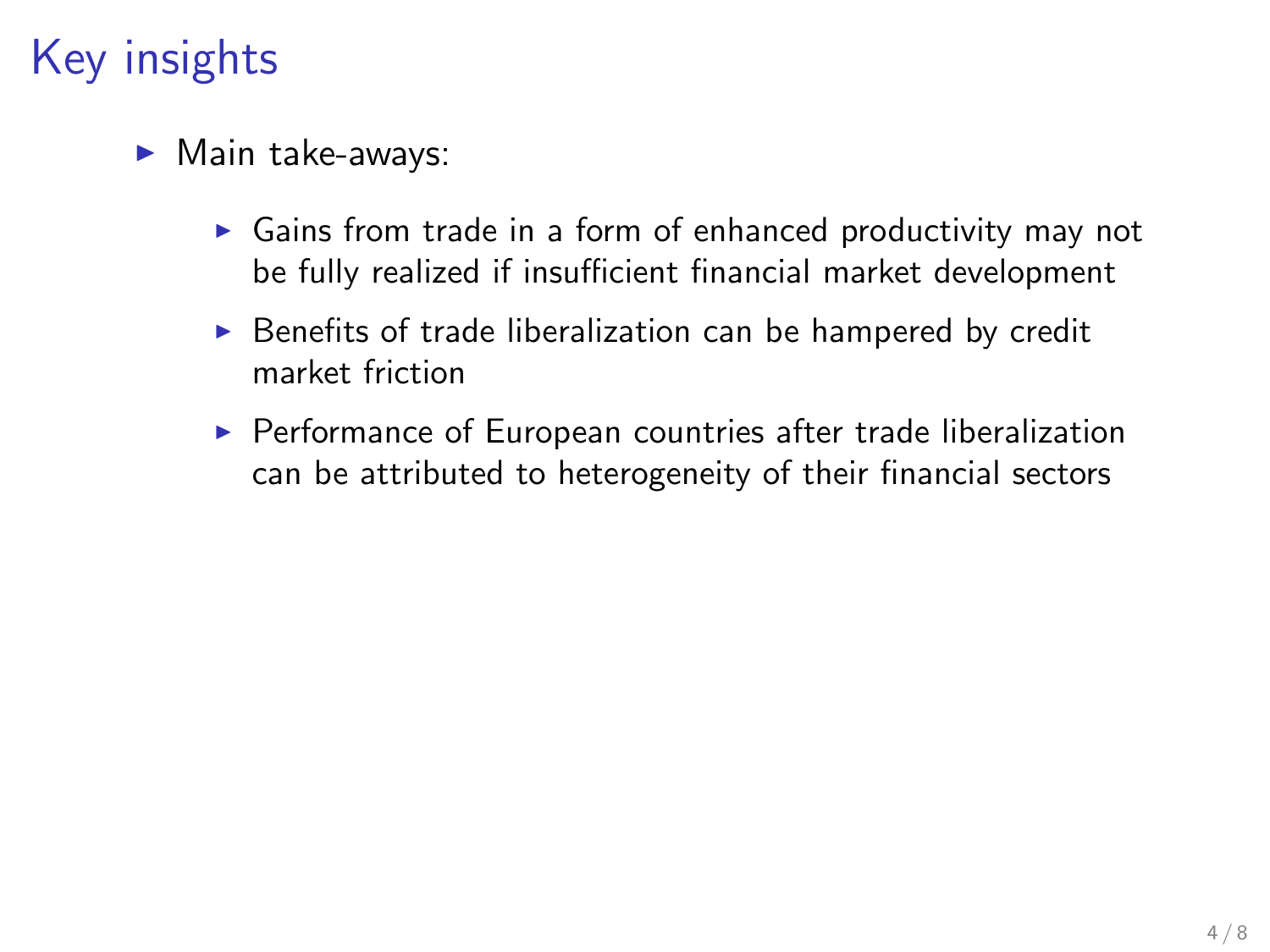# Key insights

- $\blacktriangleright$  Main take-aways:
	- $\triangleright$  Gains from trade in a form of enhanced productivity may not be fully realized if insufficient financial market development
	- $\triangleright$  Benefits of trade liberalization can be hampered by credit market friction
	- $\triangleright$  Performance of European countries after trade liberalization can be attributed to heterogeneity of their financial sectors
- $\blacktriangleright$  Mechanism:
	- $\triangleright$  More productive firms survive trade liberalization
	- $\blacktriangleright$  However, with credit constraints binding productive firms do not expand capital as much as they want
	- $\blacktriangleright$  Relative capital intensity increases in less productive, unconstrained firms which results in higher misallocation and lower overall TFP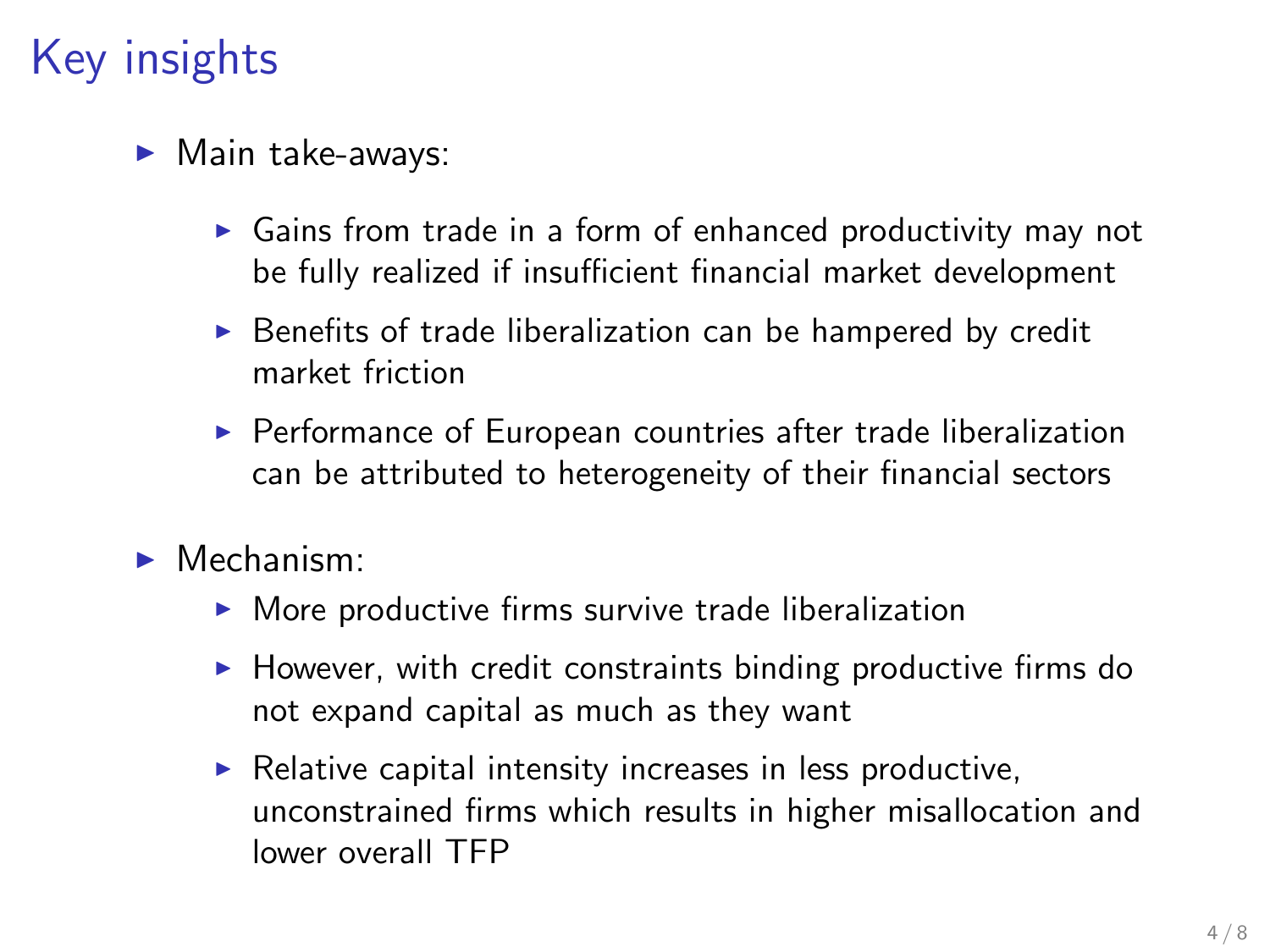## Main comments 1/2

- 1. R&D spending
	- $\triangleright$  Core performed better in terms of TFP after trade liberalization - maybe because of higher R&D spending?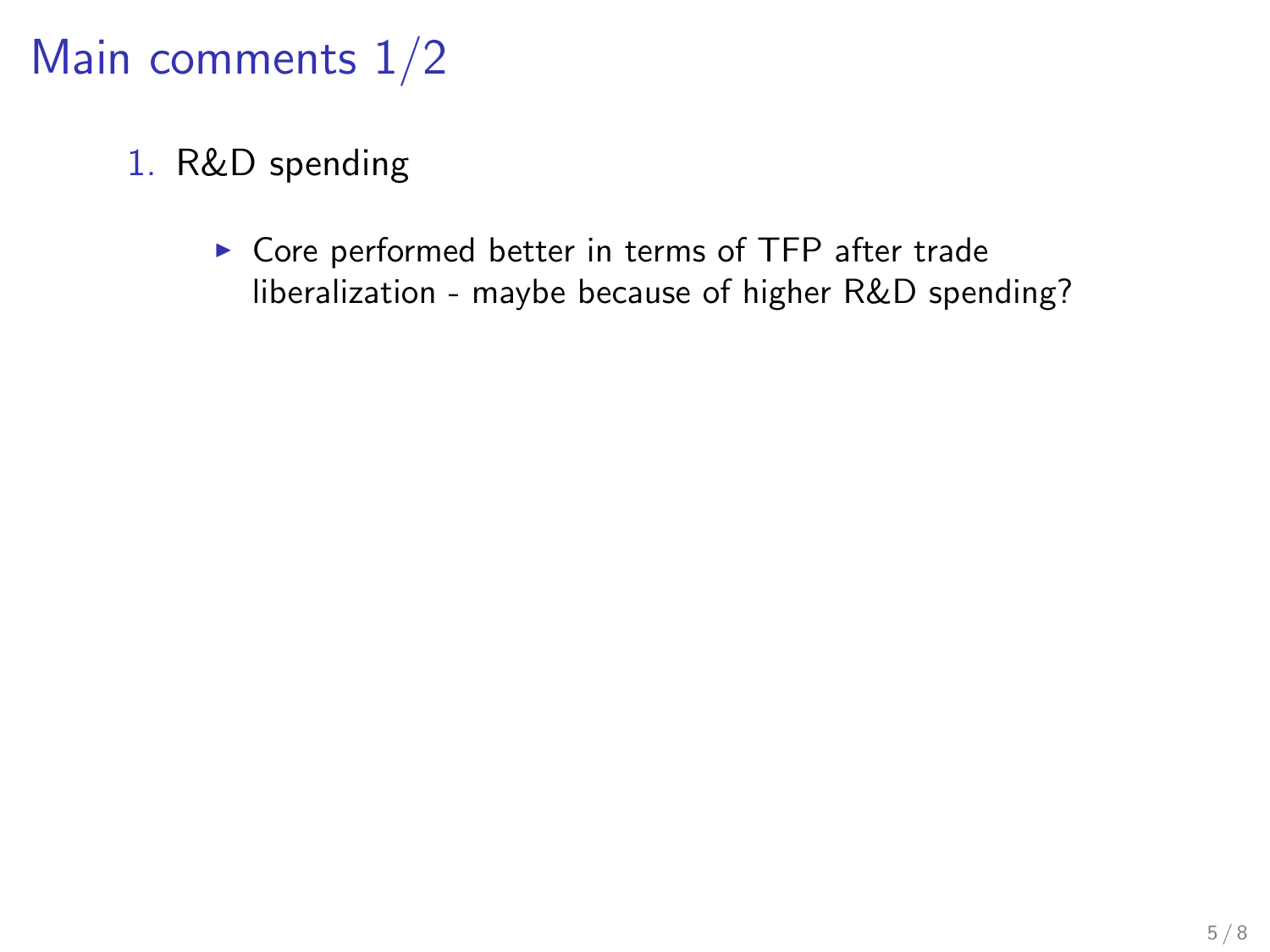## Main comments 1/2

- 1. R&D spending
	- $\triangleright$  Core performed better in terms of TFP after trade liberalization - maybe because of higher R&D spending?
- 2. Financial friction
	- $\triangleright$  Collateral constraint capital valued at the previous period price. What about alternative formulations?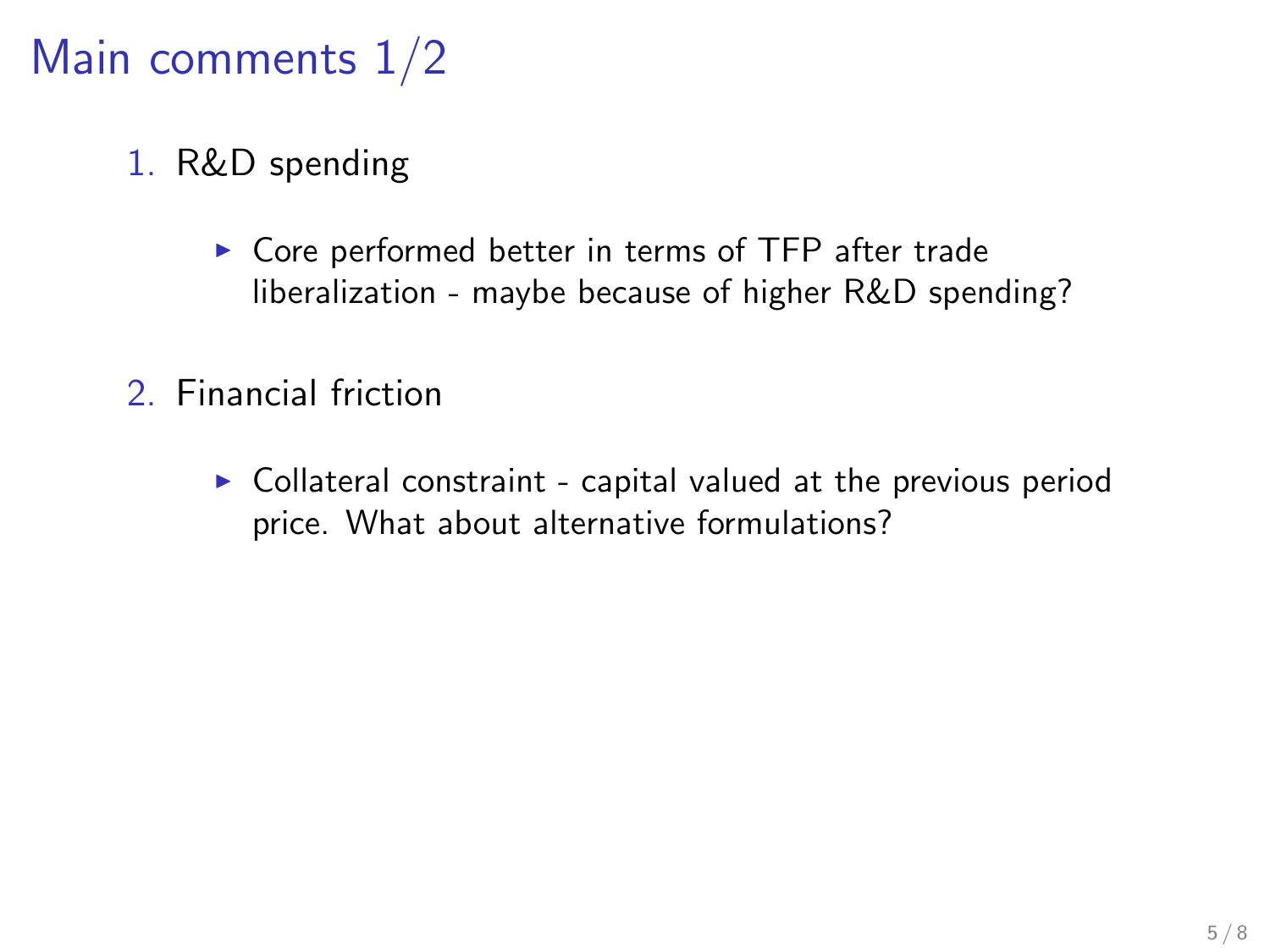## Main comments 1/2

- 1. R&D spending
	- $\triangleright$  Core performed better in terms of TFP after trade liberalization - maybe because of higher R&D spending?
- 2. Financial friction
	- $\triangleright$  Collateral constraint capital valued at the previous period price. What about alternative formulations?
- 3. Labor market institutions
	- $\triangleright$  Claim: since labor misallocation did not increase, labor frictions did not contribute to productivity loss - however, significant differences in labor market institutions should be taken into account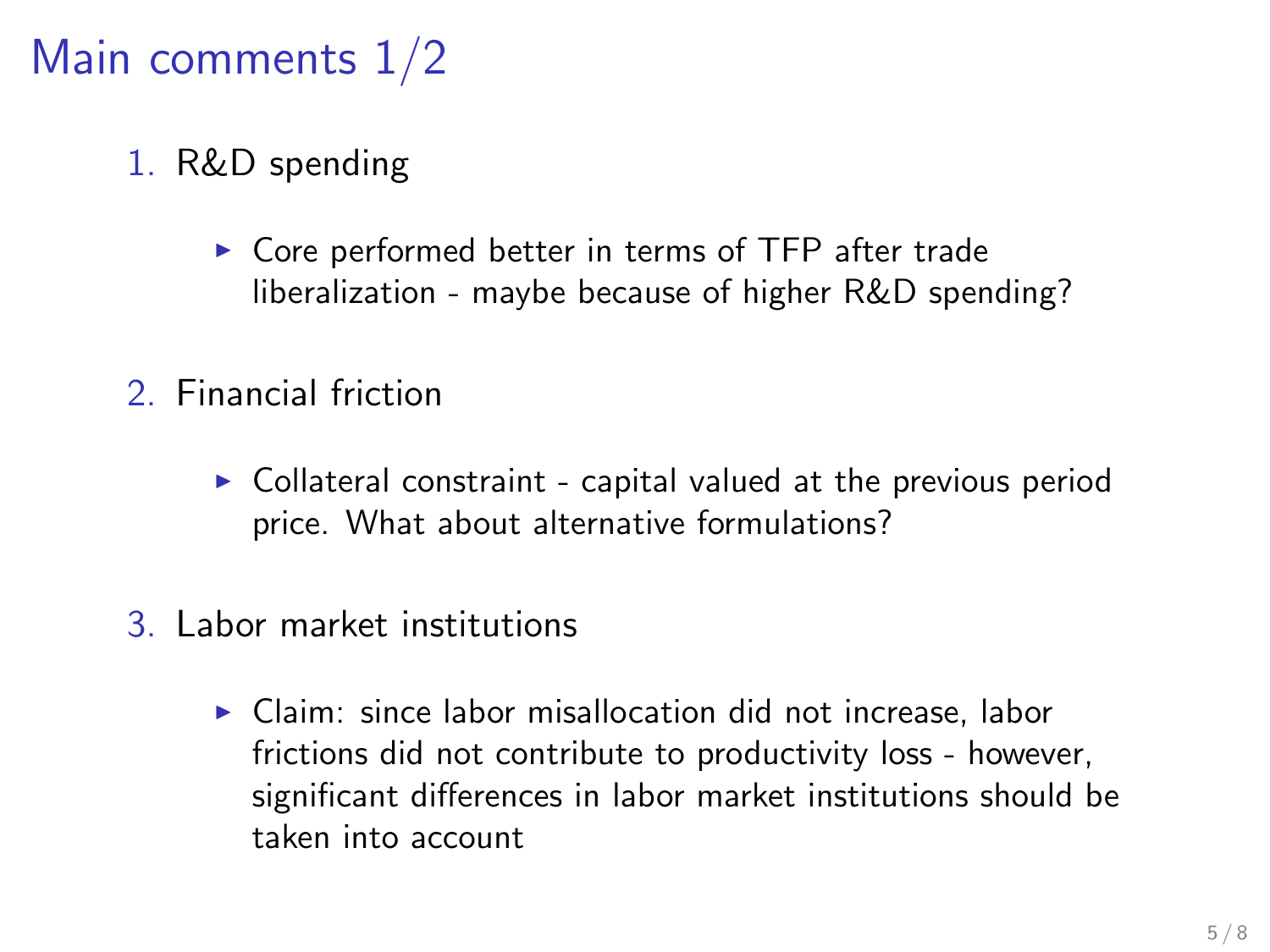## Main comments 2/2

- 4. Zombie firms survive
	- $\triangleright$  Unproductive firms do not enter or downsize then why does capital dispersion increase if they don't expand? Why do profits for unproductive agents increase?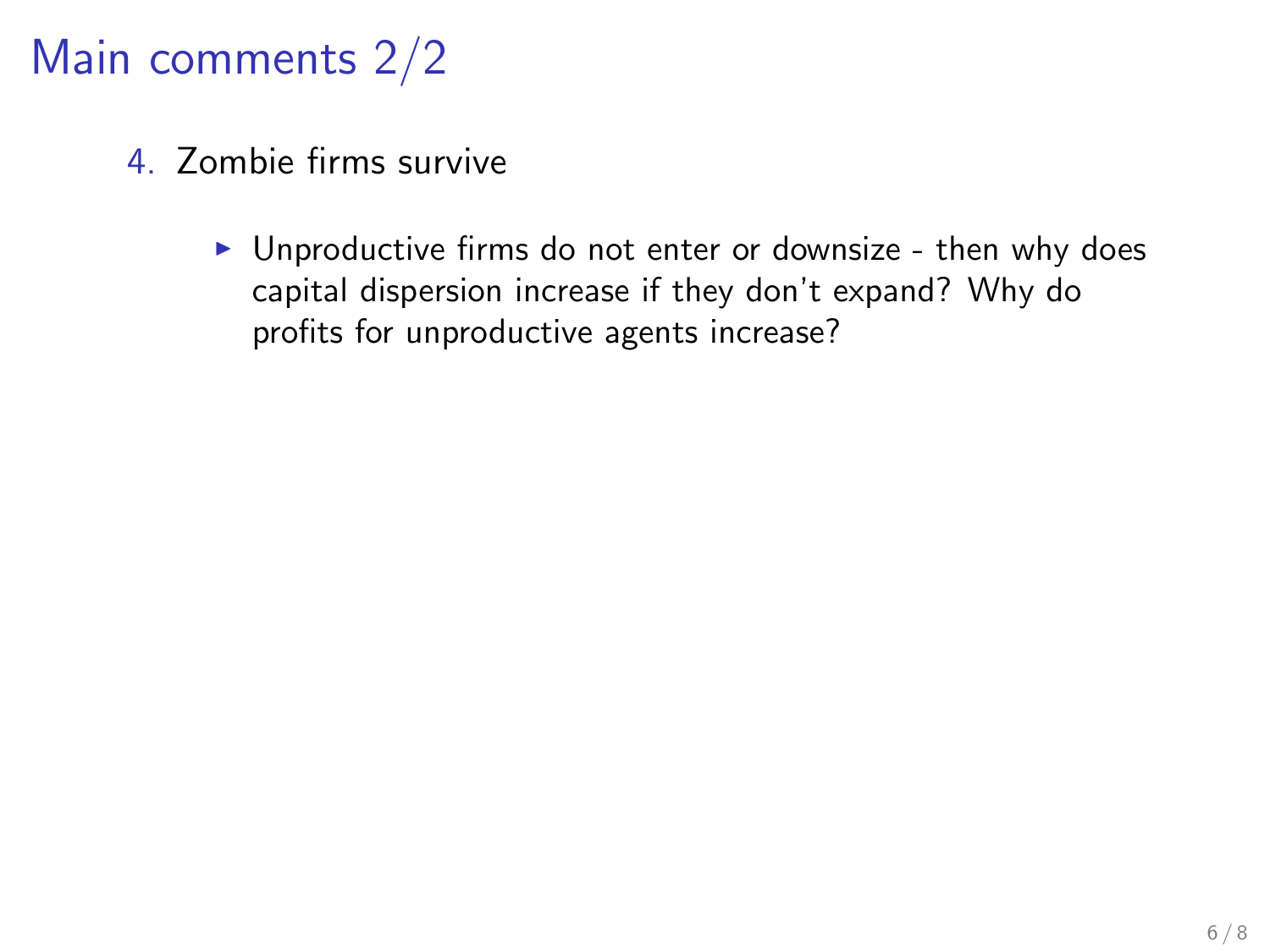## Main comments 2/2

- 4. Zombie firms survive
	- $\triangleright$  Unproductive firms do not enter or downsize then why does capital dispersion increase if they don't expand? Why do profits for unproductive agents increase?
- 5. Distribution of idiosyncratic productivity across firms
	- $\triangleright$  Why does this distribution change? Shouldn't it be exogenous and fixed? Can't we get any TFP change by manipulating this distribution?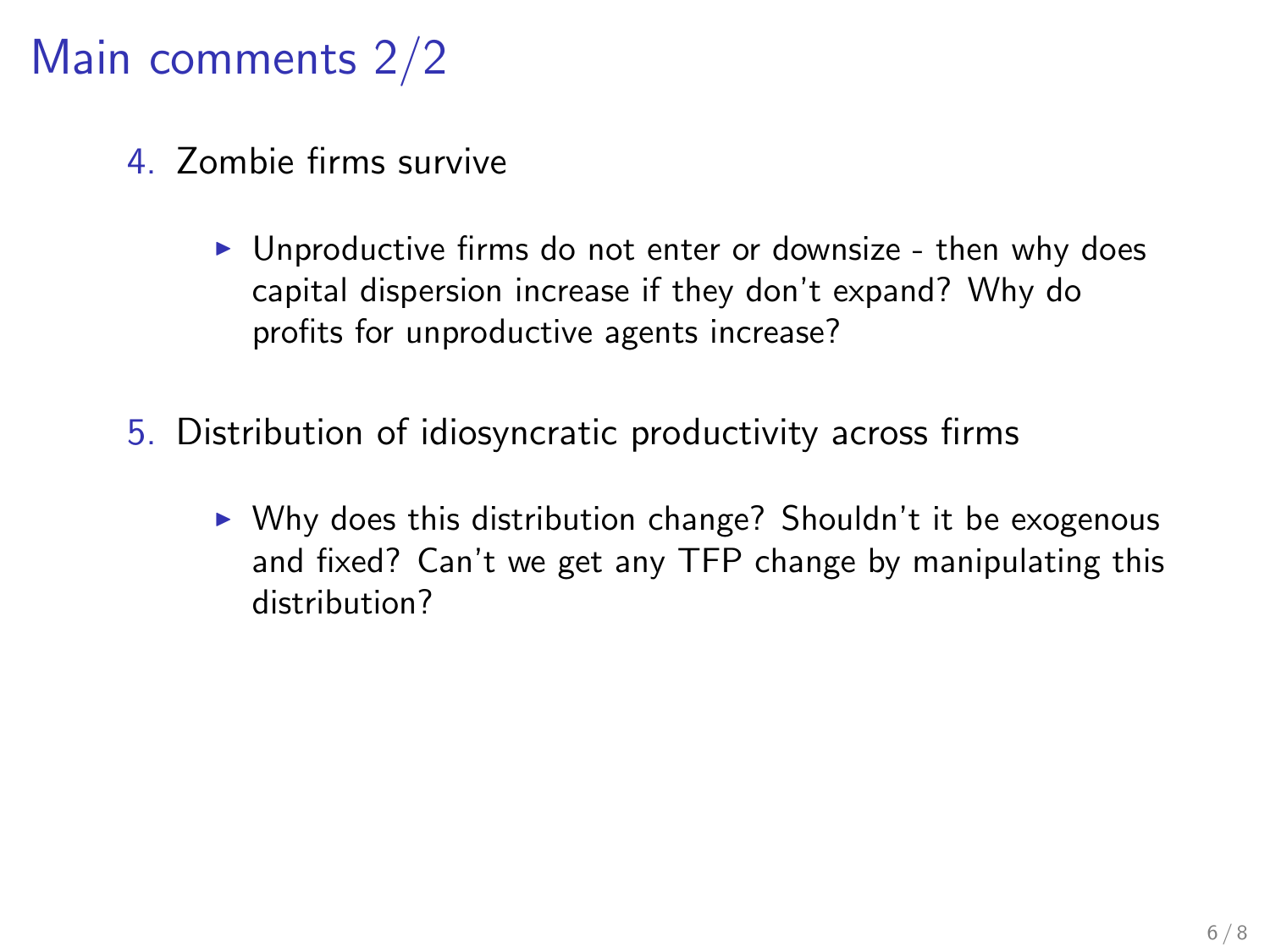## Main comments 2/2

- 4. Zombie firms survive
	- $\triangleright$  Unproductive firms do not enter or downsize then why does capital dispersion increase if they don't expand? Why do profits for unproductive agents increase?
- 5. Distribution of idiosyncratic productivity across firms
	- $\triangleright$  Why does this distribution change? Shouldn't it be exogenous and fixed? Can't we get any TFP change by manipulating this distribution?
- 6. Welfare and policy perspective
	- $\triangleright$  GDP increases, TFP decreases is anybody worse off? Should financial markets development come before trade liberalization?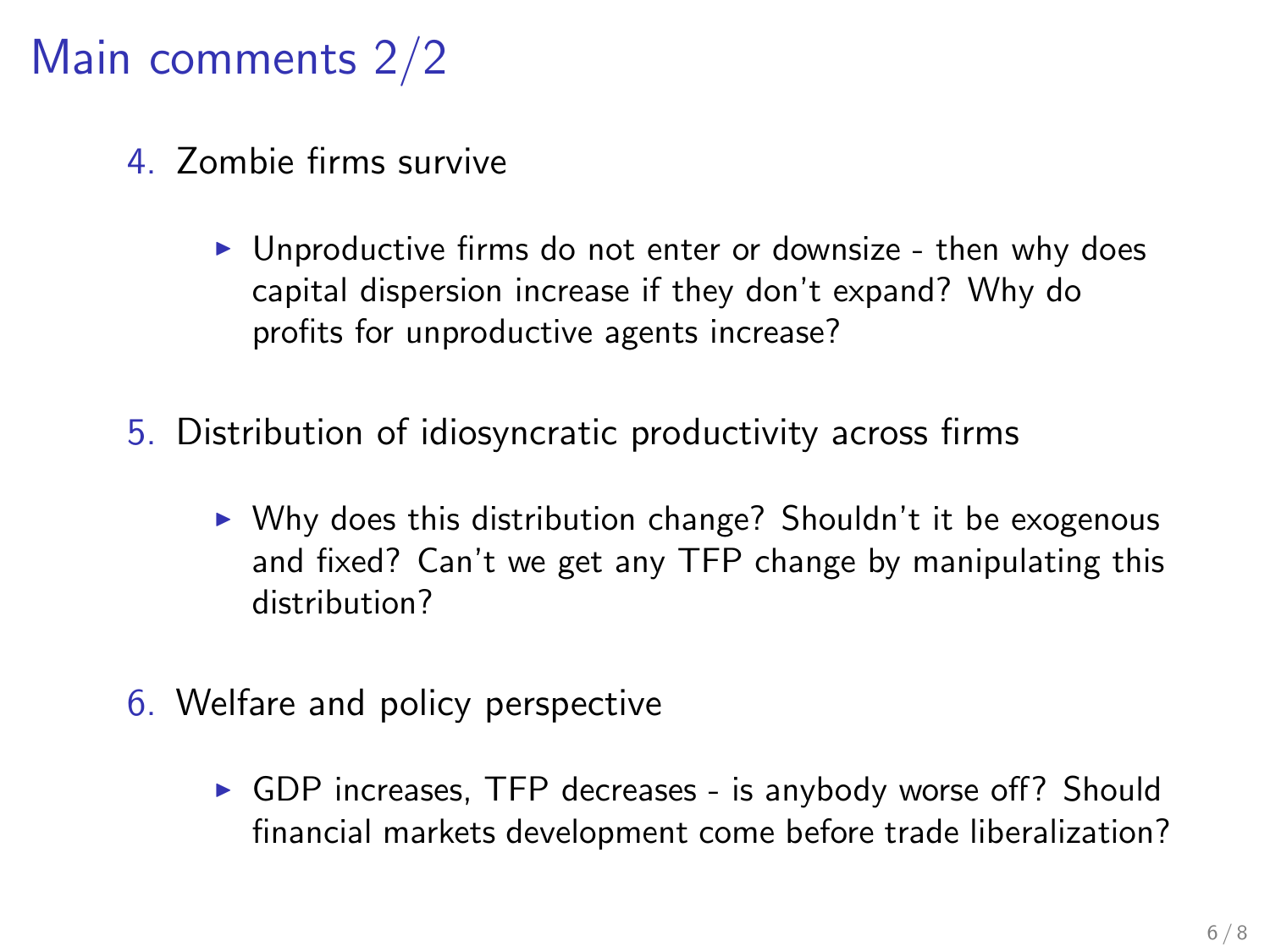#### Minor issues

1. Evidence on exporters relying heavily on external financing

2. Data on export to GDP and intra-European trade

3. Share of exporters - over 100%?

4. Calibration: sales growth rate - where does it enter the model?

5. Subjective discount factor  $\beta = 0.84$  - isn't it too small?